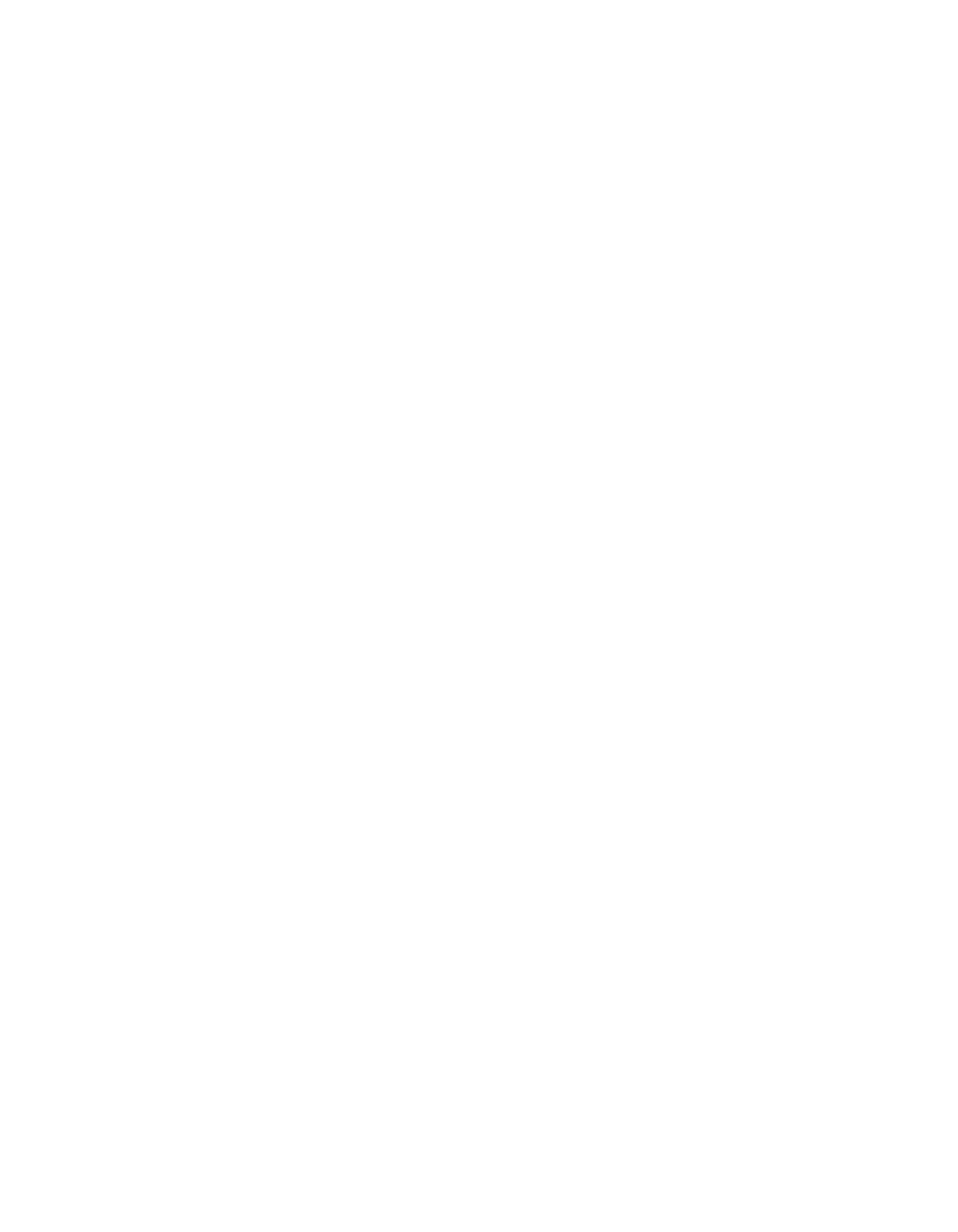# Hagios Charalambos A Minoan Burial Cave in Crete I. Excavation and Portable Objects

*by* Philip P. Betancourt

*with contributions by*

Costis Davaras, Heidi M.C. Dierckx, Susan C. Ferrence, Panagiotis Karkanas, Louise C. Langford-Verstegen, Tanya J. McCullough, James D. Muhly, Natalia Poulou-Papadimitriou, Antonia Stamos, Eleni Stravopodi, Maria Tsiboukaki, and Gayla M. Weng

*edited by*

Philip P. Betancourt, Costis Davaras, and Eleni Stravopodi



*Published by* INSTAP Academic Press Philadelphia, Pennsylvania 2014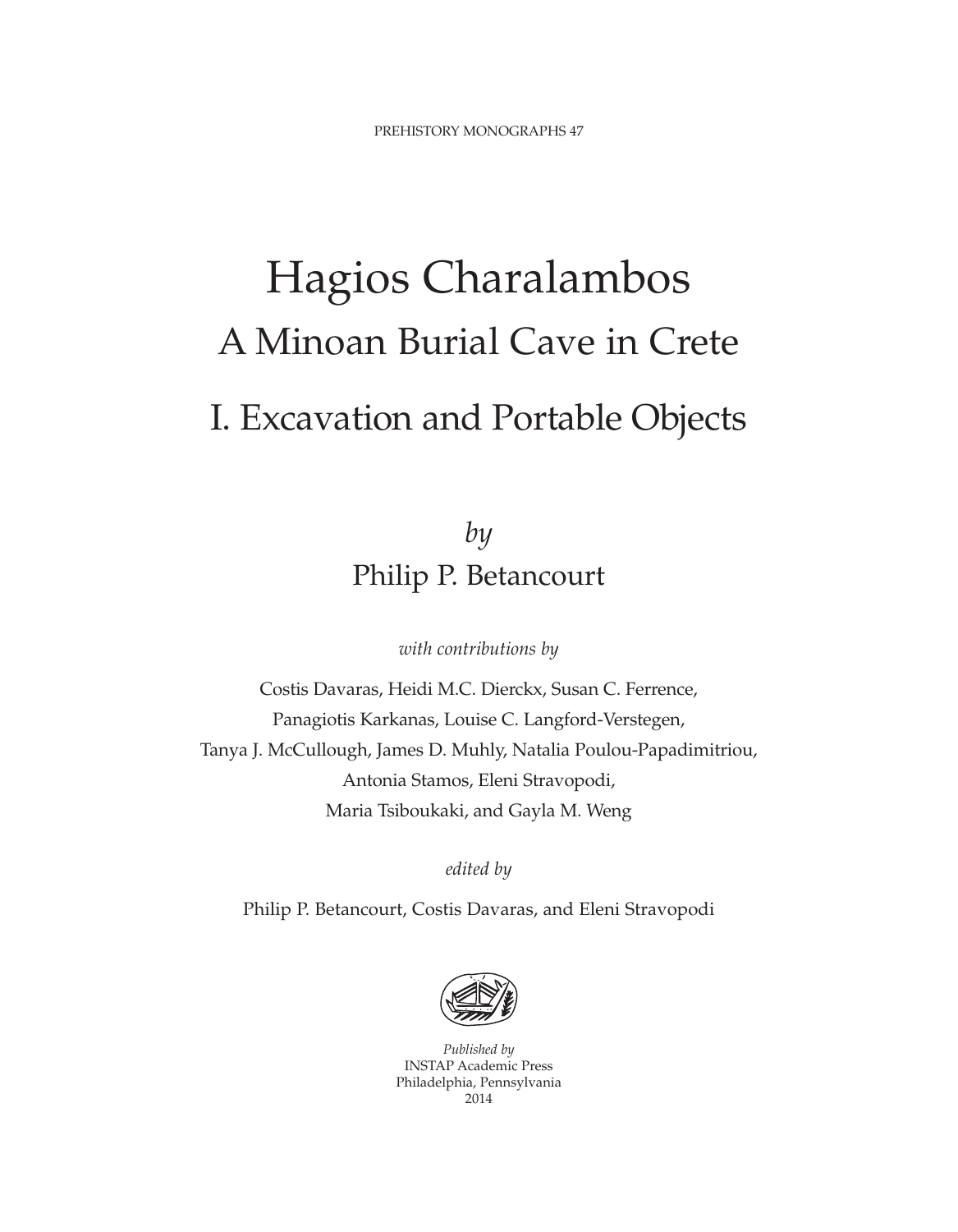**Design and Production** INSTAP Academic Press, Philadelphia, PA

Library of Congress Cataloging-in-Publication Data

Betancourt, Philip P., 1936-

The Hagios Charalambos cave I : the excavation and the portable artifacts / by Philip P. Betancourt ; with contributions by Costis Davaras, Heidi M.C. Dierckx, Susan C. Ferrence, Panagiotis Karkanas, Tanya J. McCullough, James D. Muhly, Natalia Poulou-Papadimitriou, David S. Reese, Antonia Stamos, Eleni Stravopodi, Maria Tsiboukaki, Louise L. Langford-Verstegen, and Gayla M. Weng ; edited by Philip P. Betancourt, Costis Davaras, and Eleni Stravopodi.

pages cm. — (Prehistory monographs ; 47)

Includes bibliographical references and index.

ISBN 978-1-931534-80-2

1. Crete (Greece)—Antiquities. 2. Hagios Charalambos (Greece)—Antiquities. 3. Caves—Greece—Hagios Charalambos. 4. Ossuaries—Greece—Hagios Charalambos. 5. Human remains (Archaeology)—Greece—Hagios Charalambos. 6. Grave goods— Greece—Hagios Charalambos. 7. Excavations (Archaeology)—Greece—Hagios Charalambos. 8. Minoans—Greece—Hagios Charalambos—Antiquities. 9. Bronze age—Greece—Hagios Charalambos. I. Davaras, Costis. II. Dierckx, Heidi. III. Title. DF221.C8B5635 2014

939'.18—dc23 2014022231

> Copyright © 2014 INSTAP Academic Press Philadelphia, Pennsylvania All rights reserved Printed in the United States of America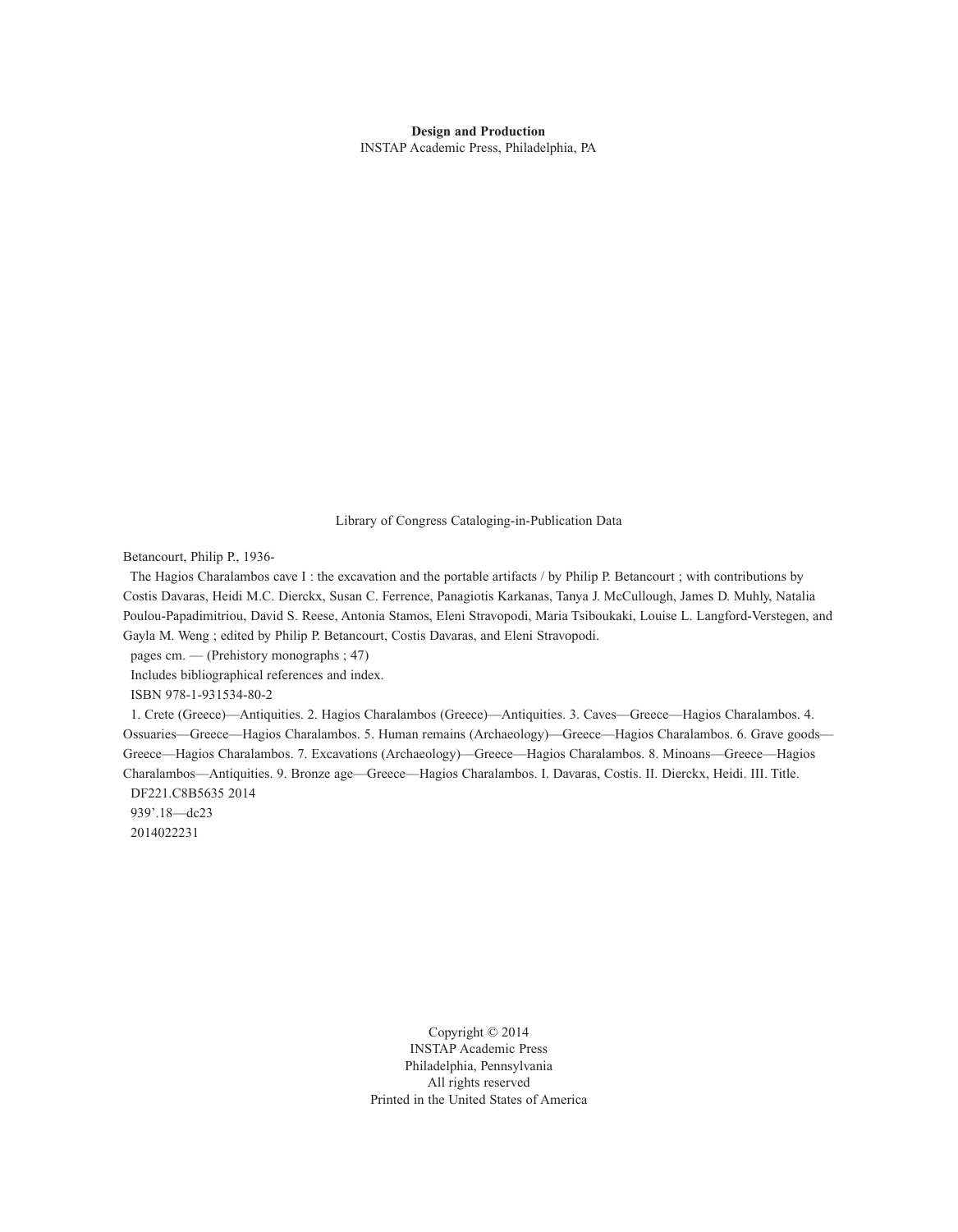

## Table of Contents

|        | PART I. EXCAVATION                                                                                                                                                            |
|--------|-------------------------------------------------------------------------------------------------------------------------------------------------------------------------------|
| 1.     | Introduction, Philip P. Betancourt, Costis Davaras, and Eleni Stravopodi. 3                                                                                                   |
| 2.     |                                                                                                                                                                               |
| 3.     | Geology, Geomorphology, and Micromorphology Studies, Panagiotis Karkanas. 13                                                                                                  |
| 4.     |                                                                                                                                                                               |
| $\sim$ | Excavations inside the Cave, Philip P. Betancourt, Costis Davaras, Susan C. Ferrence,<br>Louise C. Langford-Verstegen, Antonia Stamos, Maria Tsiboukaki, and Gayla M. Weng 21 |
| 6.     | Excavations outside the Cave, <i>Philip P. Betancourt and Tanya J. McCullough.</i> 31                                                                                         |
| 7.     | Later Occupation of the Area, <i>Philip P. Betancourt and Natalia Poulou-Papadimitriou.</i> 37                                                                                |
|        | PART II. PORTABLE MINOAN OBJECTS                                                                                                                                              |
| 8.     |                                                                                                                                                                               |
| 9.     |                                                                                                                                                                               |
|        |                                                                                                                                                                               |
|        |                                                                                                                                                                               |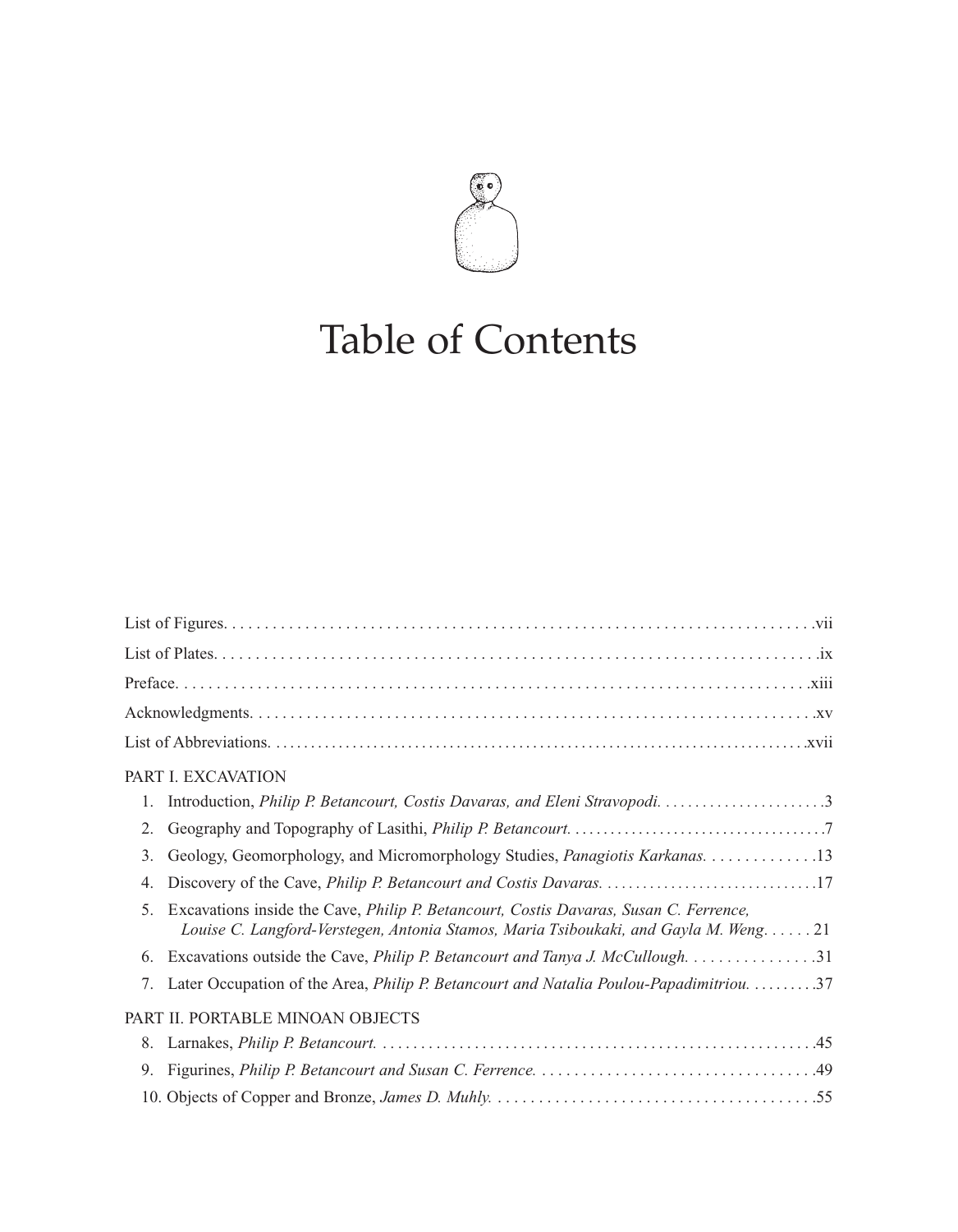#### vi HAGIOS CHARALAMBOS I

| PART III. COMMENTS AND DISCUSSION |  |  |  |  |
|-----------------------------------|--|--|--|--|
|                                   |  |  |  |  |
|                                   |  |  |  |  |
|                                   |  |  |  |  |
| Figures                           |  |  |  |  |
| Plates                            |  |  |  |  |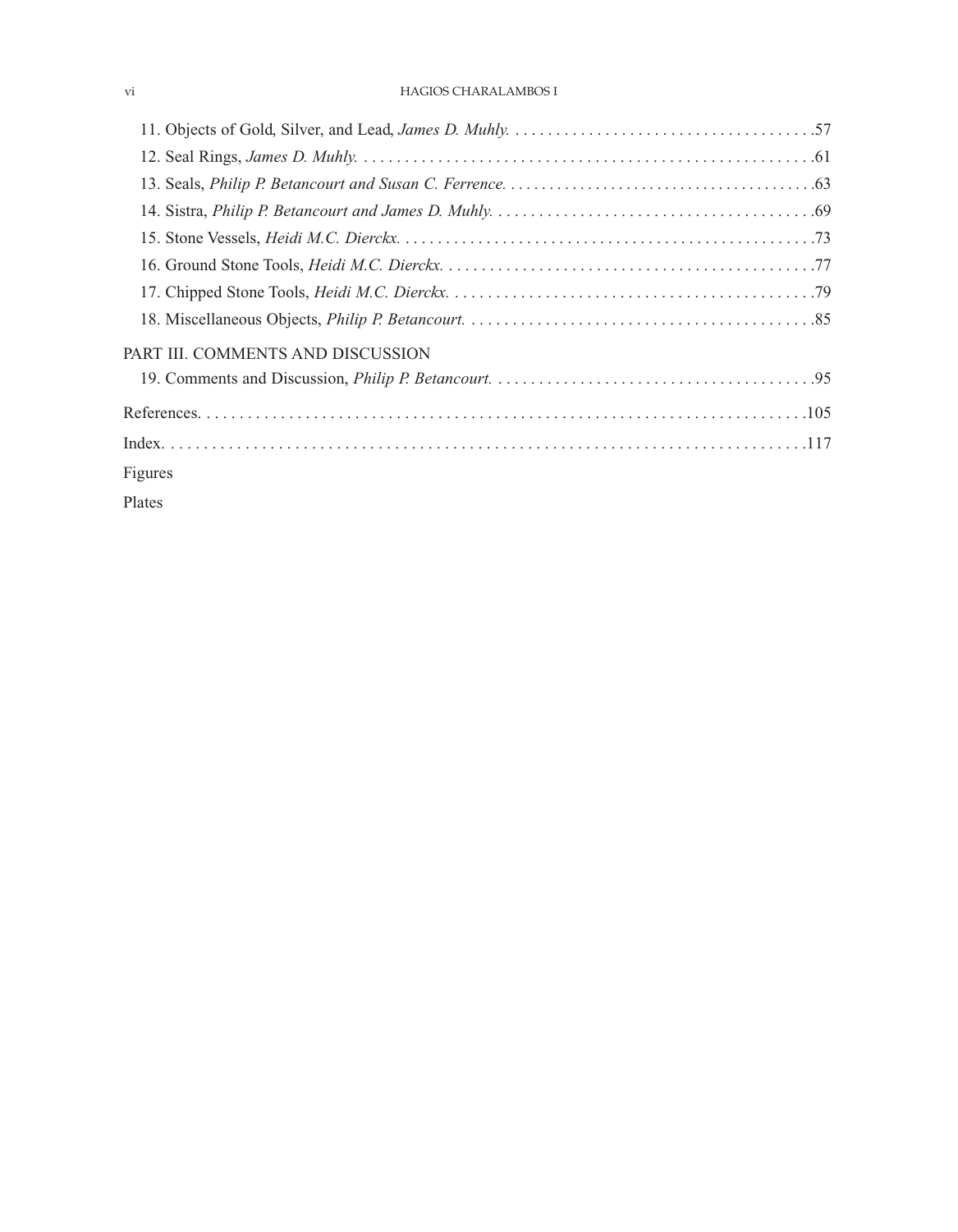

#### List of Figures

- Figure 1. Map of the Aegean.
- Figure 2. Map of the Lasithi Plain.
- Figure 3. Elevations of mountain peaks around the Lasithi Plain.
- Figure 4. Walking distances (in hours of walking) between the Lasithi Plain and other locations.
- Figure 5. Districts in the Nomos of Lasithi in eastern Crete.
- Figure 6. Topographic map of the western end of the Lasithi Plain including Hagios Charalambos and Plati.
- Figure 7. Topographic map of the area of the Hagios Charalambos Cave showing the two permanent concrete benchmarks near the cave (nos. a1 and a2) and a point at the original ground surface at the entrance to the cave (no. hch2).
- Figure 8. Plan of the surviving rooms of the Hagios Charalambos Cave.
- Figure 9. Plan and cross section of Room 3.
- Figure 10. Plan and cross section of Room 4.
- Figure 11. Plan of the Room 4/5 Entrance.
- Figure 12. Plan of the Room 4/5 Entrance and Room 5.
- Figure 13. Plan of Room 5 before excavation.
- Figure 14. Room 5 showing the division into Areas 1–5.
- Figure 15. Plan and east–west cross section of Areas 5 and 1.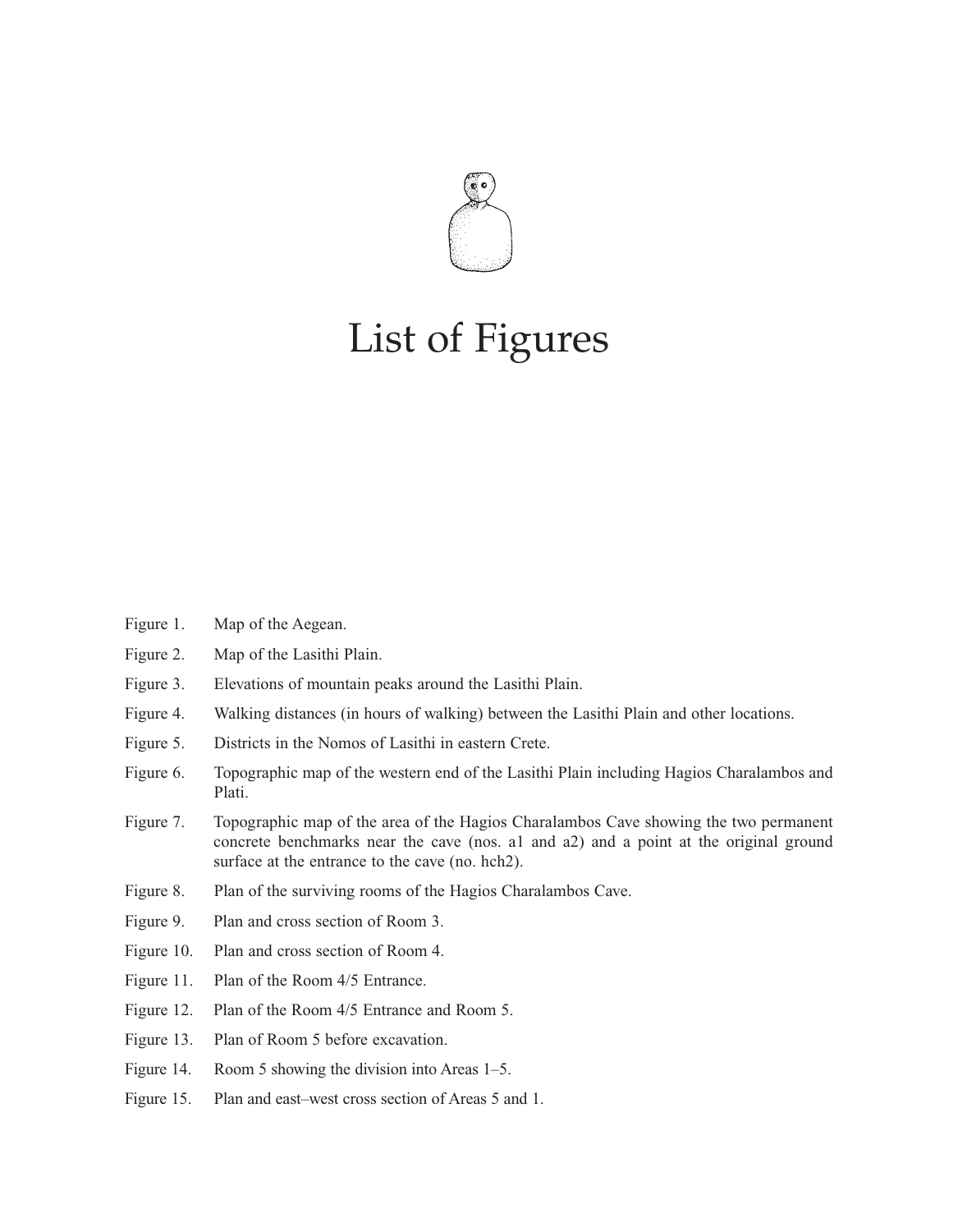viii HAGIOS CHARALAMBOS I

- Figure 16. Plan and north–south cross section of the 4/5 Entrance and Areas 5 and 3.
- Figure 17. Selection of pottery from the cave. Scale 1:3.
- Figure 18. Late artifacts from the cave: an open vessel (HCH 04-392) from LM IA(?) and a silver disk (**77**) from MM II–LM IA. Scale 1:3.
- Figure 19. Plan of the terrace showing the location of the lens of original soil at the cavern's mouth and the excavation outside the cave.
- Figure 20. Plan of the trenches outside the entrance to the cave.
- Figure 21. Objects from the periods after the use of the cave (**1**–**18**). Scale 1:3.
- Figure 22. Larnax **19** (HNM 14,279). Scale 1:12.
- Figure 23. Larnax **20** (HNM 14,278). Scale 1:12.
- Figure 24. Larnax **21** (HNM 14,281). Scale 1:12.
- Figure 25. Larnax **22** (HNM 14,280). Scale 1:12.
- Figure 26. Larnax lid **23** (HNM 6826 + 13,887). Scale 1:12.
- Figure 27. Figurines from the cave (**24**–**30**). Scale 1:2.
- Figure 28. Figurines from the cave (**31**–**34**). Scale 1:1.
- Figure 29. Copper and bronze artifacts (**35**–**50**). Scale 1:2.
- Figure 30. Gold, silver, and lead artifacts (**51**–**56**, **58**, **60**–**63**, **65**–**71**, **73**–**75**). Seal rings (**76**–**79**). Scale 1:1.
- Figure 31. Seals (**80**–**89**). Scale 1:1.
- Figure 32. Seals (**90**–**95**). Scale 2:1 unless otherwise noted.
- Figure 33. Sistra (**96**–**101**). Scale 1:3.
- Figure 34. Stone vessels (**110**–**127**). Scale 1:2.
- Figure 35. Stone vessels (**128**–**130**); ground stone implements (**131**–**137**). Scale 1:3, unless otherwise indicated.
- Figure 36. Obsidian prismatic blades (**138**–**150**). Scale 1:1.
- Figure 37. Obsidian prismatic blades (**151**–**155**) and retouched blades (**156**–**159**). Scale 1:1.
- Figure 38. Retouched obsidian blades (**160**–**162**) and (**163**, **164**) flakes and debitage (**165**–**172**). Scale 1:1.
- Figure 39. Obsidian lunates (**173**–**189**) and trapezes (**190**–**194**); chert (**195**–**200**) and quartzite (**201**, **202**) blades and flakes. Scale 1:1.
- Figure 40. Pendants and beads from the cave (**203**–**221**). Scale 1:1.
- Figure 41. Beads from the cave (**222**–**245**). Scale 1:1.
- Figure 42. Beads from the cave (**246**–**269**). Scale 1:1.
- Figure 43. Beads (**270**–**284**) and miscellaneous objects (**285**–**291**) from the cave. Scale 1:1.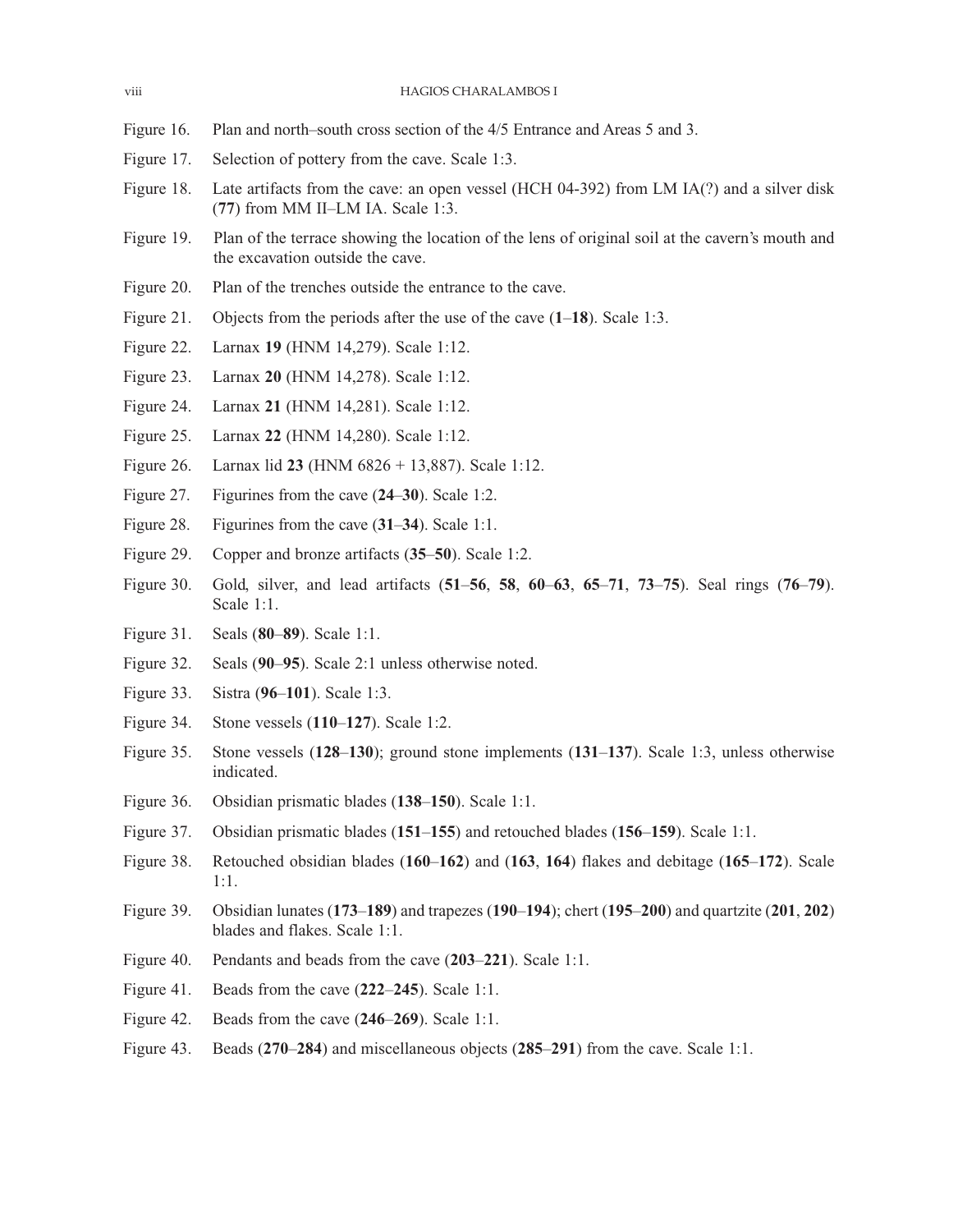

#### List of Plates

- Plate 1A. The Lasithi Plain as seen from the acropolis of Plati, looking north. Arrow points to the cave of Hagios Charalambos, with the modern village to the left.
- Plate 1B. Conservators Alekos Nikakis and Nearchos Nikakis close the cave with a locked iron gate covered by stones and a concrete wall.
- Plate 2A. The Lasithi Plain as seen from Plati. Hagios Charalambos is at the left.
- Plate 2B. The northwest side of the Lasithi Plain with the swallow-hole called the Chonos in the distance (below arrow). Geologist Panayiotis Karkanas (left) and conservator Alekos Nikakis (right) discuss the geology of the Chonos.
- Plate 3A. Vertical cliffs adjacent to the Chonos with Panayiotis Karkanas (left) and Alekos Nikakis (right).
- Plate 3B. The cave (the Chonos) drains the Lasithi Plain, and the walls channel the stream, named Megalos Potamos, toward the natural drain.
- Plate 4A. Contact of light colored limestone (left) and gray dolomite (right), with arrow at the trace of a fault plane.
- Plate 4B. Steeply inclined and polished rock surface delineating part of the original sinkhole entrance.
- Plate 4C. Cave formations (speleothems) inside the cave.
- Plate 5A. Travertine substrate (T) covered by a thin silty crust (S) and overlain by clayey deposit (D). Yellowish spots of phosphate (A) alter calcitic crystals of travertine. Plane polarized light. Width of photo 3 mm.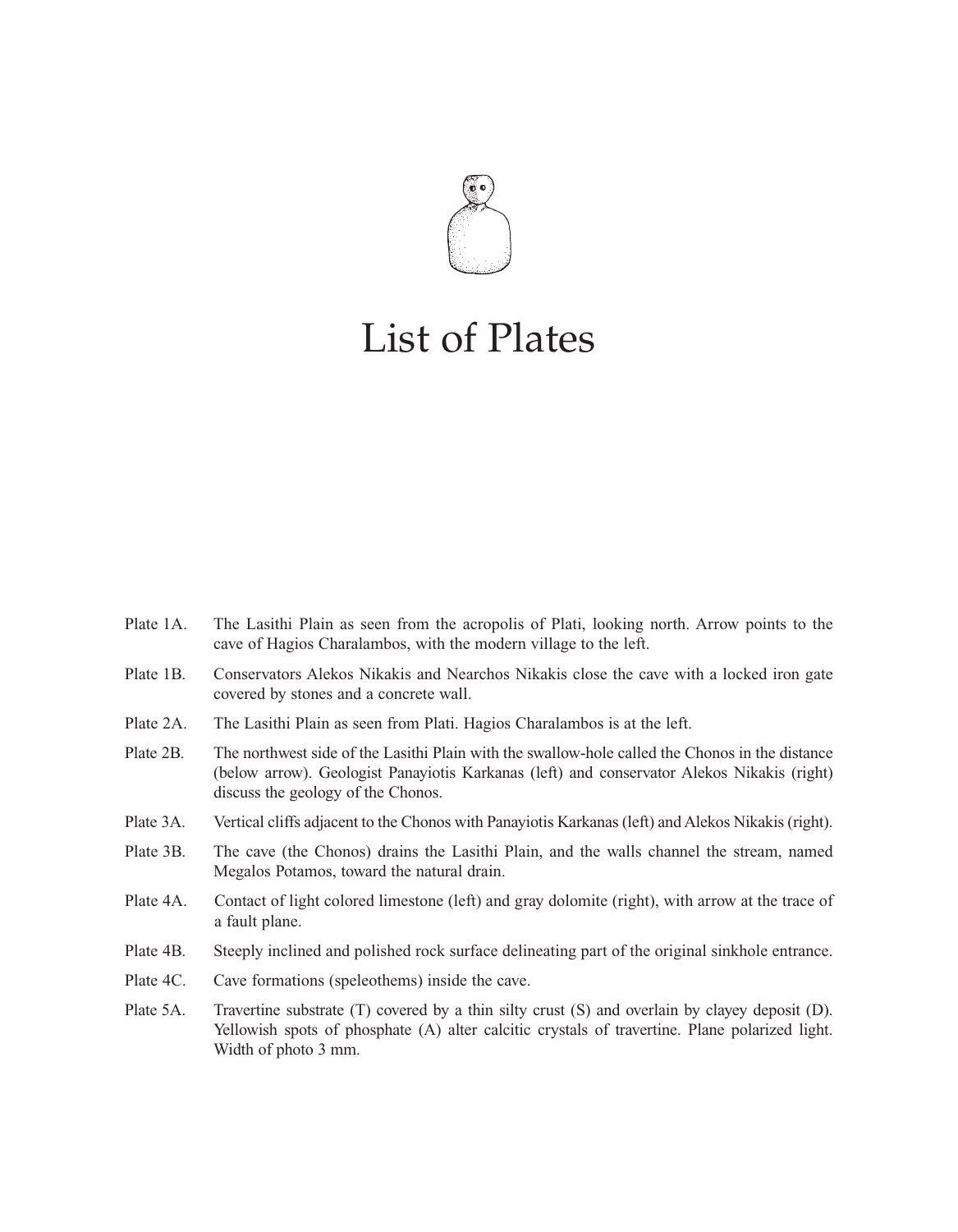| $\boldsymbol{\chi}$ | HAGIOS CHARALAMBOS I                                                                                                                                                                                     |  |  |  |  |  |
|---------------------|----------------------------------------------------------------------------------------------------------------------------------------------------------------------------------------------------------|--|--|--|--|--|
| Plate 5B.           | Fragments of silty crust (S) and travertine (T) inside the clayey sediment. Plane polarized<br>light. Width of photo 3 mm.                                                                               |  |  |  |  |  |
| Plate 5C.           | Clayey sediment with striated fabric of clay and clay intercalations. Crossed polarized light.<br>Width of photo 1.5 mm.                                                                                 |  |  |  |  |  |
| Plate 5D.           | Rounded bone fragments (white areas except voids labeled with V) inside clayey sediment.<br>Plane polarized light. Width of photo 3 mm.                                                                  |  |  |  |  |  |
| Plate 5E.           | Dusty clay coatings (C) around polyconcave voids (V). Note the sand-sized rock fragments<br>inside the clayey matrix. Crossed polarized light. Width of photo 3 mm.                                      |  |  |  |  |  |
| Plate 5F.           | Clay and silt intercalations. Crossed polarized light. Width of photo 3 mm.                                                                                                                              |  |  |  |  |  |
| Plate 6A.           | Fragment of dusty clay coating incorporated in the clayey silt matrix. Crossed polarized light.<br>Width of photo 1.5 mm.                                                                                |  |  |  |  |  |
| Plate 6B.           | Massive structure with a few chamber voids (white areas). Width of photo 10 mm.                                                                                                                          |  |  |  |  |  |
| Plate 6C.           | Diffuse silt and clay intercalations and dusty clay coatings (C). Crossed polarized light. Width of<br>photo 3 mm.                                                                                       |  |  |  |  |  |
| Plate 6D.           | Burned root (black) inside silty clay sediment. Plane polarized light. Width of photo 3 mm.                                                                                                              |  |  |  |  |  |
| Plate 6E.           | Mixture of dark and light colored soil aggregates forming large, mammilated, densely packed<br>earthworm excrements. Width of photo 10 mm.                                                               |  |  |  |  |  |
| Plate 7A.           | The site of the Hagios Charalambos Cave from the road in front of the site, facing southwest.                                                                                                            |  |  |  |  |  |
| Plate 7B.           | The ledge above the modern road. The cave is at the right, beyond the tents, facing northwest.                                                                                                           |  |  |  |  |  |
| Plate 8A.           | The remains of the spur that concealed the cave until 1976, facing west. Upper part of Room<br>2 at lower right.                                                                                         |  |  |  |  |  |
| Plate 8B.           | The modern entrance to the cave at lower left, facing north. For scale, see the meter stick at<br>upper right.                                                                                           |  |  |  |  |  |
| Plate 9A.           | Grid of long bones placed to form a lattice, creating a platform to support the deposit of<br>human bones and artifacts.                                                                                 |  |  |  |  |  |
| Plate 9B.           | Sistrum 98 as found in situ in the Room 4/5 Entrance, level 4.                                                                                                                                           |  |  |  |  |  |
| Plate 9C.           | Accumulation of skulls against the northern cave wall of Room 5.                                                                                                                                         |  |  |  |  |  |
| Plate 10A.          | Surface of the east side of Room 5 before excavation, showing long bones on the surface and<br>stones that had fallen down from the ceiling.                                                             |  |  |  |  |  |
| Plate 10B.          | The north–south wall across the center of Room 5, looking northeast and showing the rela-<br>tion of the wall to a large stalagmite that was used to partly brace the stones at the base of<br>the wall. |  |  |  |  |  |
| Plate 10C.          | The wall shown in Plate 10B as seen looking east, showing the lower courses that were con-<br>structed first, with bones (marked B) across them below the higher courses of stones.                      |  |  |  |  |  |
| Plate 11A.          | Room 5, Area 1, Level 1, showing disarticulated bones near Wall 1.                                                                                                                                       |  |  |  |  |  |
| Plate 11B.          | Group of five articulated vertebrae found in Room 5, Area 1, Level 3, area 1.                                                                                                                            |  |  |  |  |  |
| Plate 11C.          | Excavation of Room 5, Area 5, Level 2 showing the disarticulated mass of bones and bone frag-<br>ments and a small jug (HCH 02-54).                                                                      |  |  |  |  |  |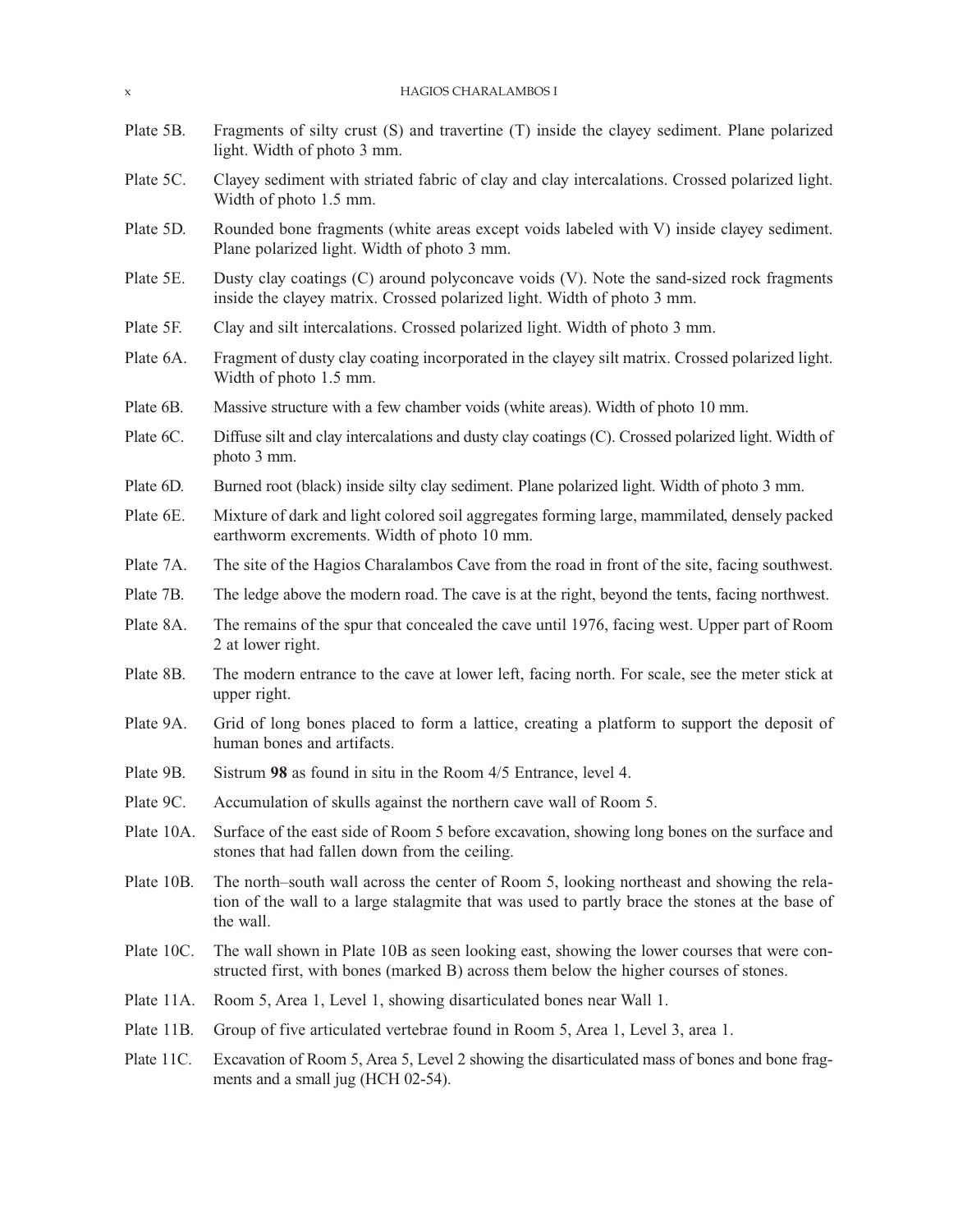- Plate 12A. The area south of the cave before excavation, facing north. The edge of the deep pit containing the modern entrance to the cave as at the top of the photograph, at the center.
- Plate 12B. Trench 13 after excavation, showing the bedrocknear the modern surface.
- Plate 12C. Trench 12 showing the disturbed soil in front of the cave.
- Plate 13. Zoomorphic and anthropomorphic figurines (**24**–**28**).
- Plate 14. Anthropomorphic figurines (**29**–**34**) and metal objects (**35**–**38**, **41**).
- Plate 15. Metal objects (**54**, **55**, **65**, **66**, **76**).
- Plate 16. Silver seal disk (**77**) and ivory stamp seal (**81**).
- Plate 17. Ivory stamp seals (**82**, **83**).
- Plate 18. Stamp seals (**84**, **85**).
- Plate 19. Stamp seals (**86**, **87**).
- Plate 20. Stamp seals (**88**, **89**).
- Plate 21. Prism seal (**90**).
- Plate 22. Prism seal (**91**).
- Plate 23. Prism seal (**92**).
- Plate 24. Prism seal (**93**).
- Plate 25A. Cusion seal (**94**).
- Plate 25B. Sistrum (**98**).
- Plate 25C. Linear A tablet from Zakros (no. 18a) with a sistrum used as a sign (after Betancourt and Muhly 2006).
- Plate 25D. Detail of the Harvesters Vase from Hagia Triada, showing the sistrum player at the right (after Betancourt and Muhly 2006).
- Plate 26. Miscellaneous objects (**204**, **205**, **208**–**212**, **217**, **221**, **282**, **285**, **286**, **288**, **289**). Scale 1:1.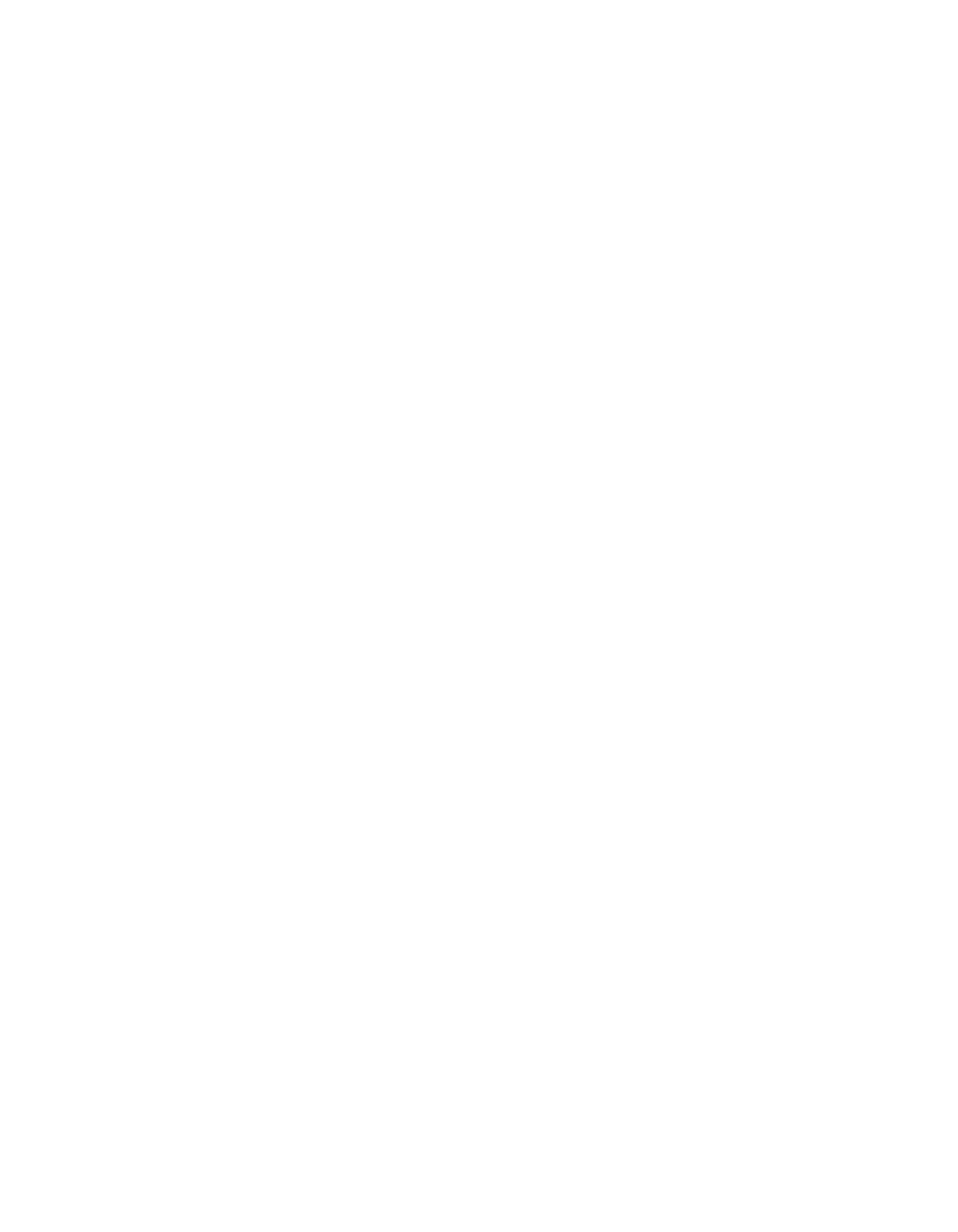

# Preface

Costis Davaras first excavated the Hagios Charalambos Cave as a rescue excavation when the site was discovered in 1976 in the Lasithi Plain in the eastern part of Central Crete. The underground rooms were revealed as a result of blasting with dynamite to improve the road that encircles the upland plain. The dynamite created an opening in the ceiling of what would later be called Room 1, so the cave could be entered even though the original mouth was not visible at the time. The situation was extremely dangerous because of the cracked and shattered bedrock, and little work was possible before the front of the cave was removed by power machinery in 1982. Short excavation seasons were conducted in 1982 and 1983, and Davaras then made an important and far-sighted decision that would preserve the cave's information and allow it to make a unique and lasting contribution to the history of Bronze Age Crete. Realizing that he had too few financial and technical resources available to make a proper excavation, he left one room untouched and sealed the front of the cave with a locked iron gate covered by a wall of stone and concrete, to await a future generation with the resources to excavate the site properly.

In spite of these precautions and the proximity of the site to a well-traveled highway, looters broke into the cave in the winter of 2000. They were not apprehended, but they were only able to enter the cave briefly before it was resealed. The danger to the cave was obvious. I was then approached and asked if I could organize a new project. Convincing arguments were made by three different people: my friend and colleague, Costis, the Chief Conservator for the 24th Ephorate, Alekos Nikakis, and the Ephorate's Director, the late Nikos Papadakis, all said the cave was too important to allow it to be destroyed by inaction that would eventually lead to its destruction by clandestine looters.

The science of archaeology had developed enormously between 1983 and the early 21st century, both in the world as a whole and especially in Crete. Computers had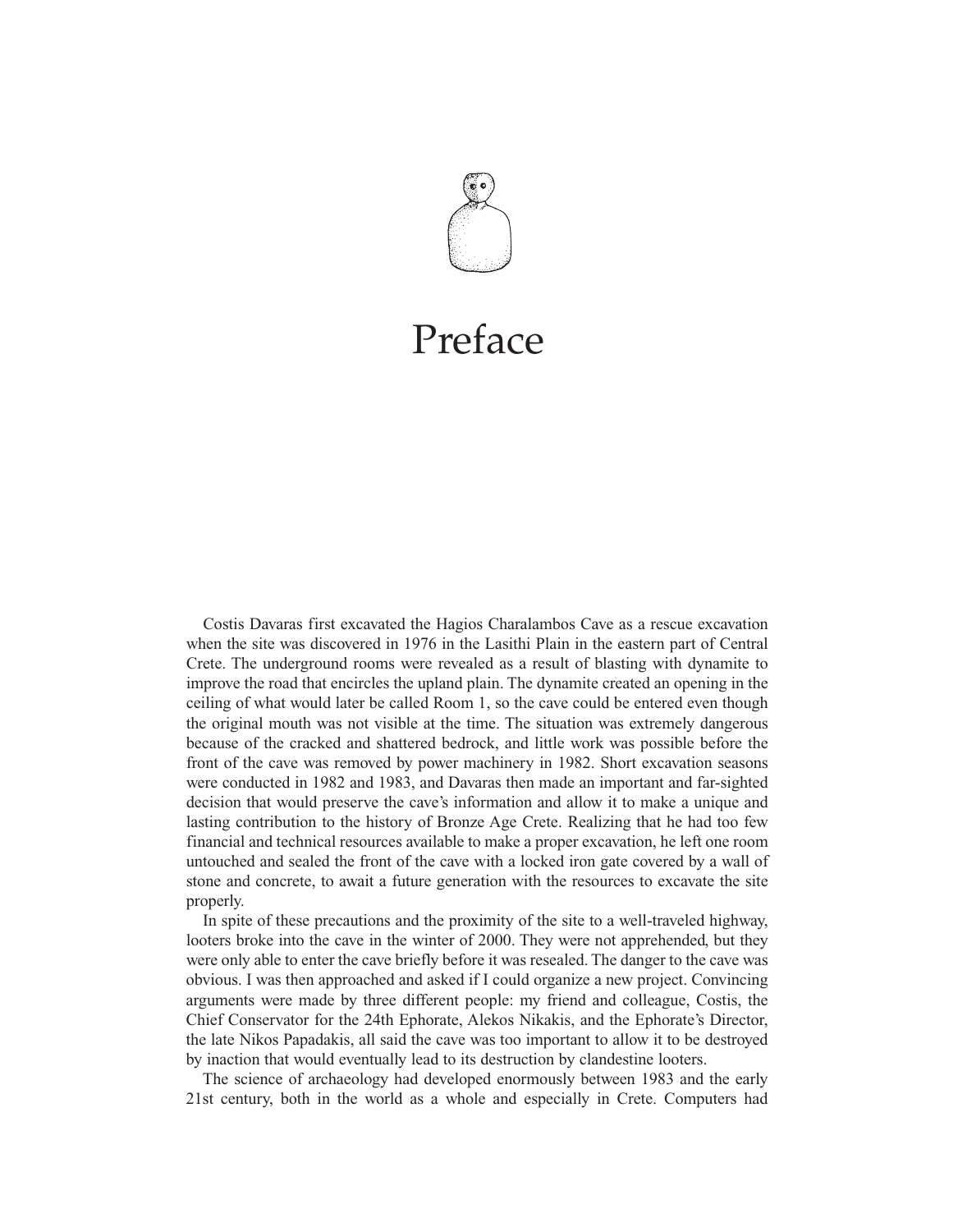revolutionized the recording and management of information. Electronic total station survey instruments could provide accurate measurements, including of underground chambers. Water separation machines capable of retrieving microscopic evidence were now routine parts of American projects in eastern Crete. The INSTAP Study Center of East Crete in Pacheia Ammos had been built, and it provided technical support in photography, conservation, library study, technical drawing, the storage and study of anthropological material, analysis by laserinduced breakdown spectroscopy (LIBS), ceramic petrography, and other areas. With all this in mind, a team of international scholars was assembled, and we tried to retrieve the maximum amount of knowledge we could within the parameters of the two six-week excavation seasons made possible by the available government permit (in 2002 and 2003, a law that was later repealed limited foreign excavations to six-weeks per year).

> Philip P. Betancourt Philadelphia, 2010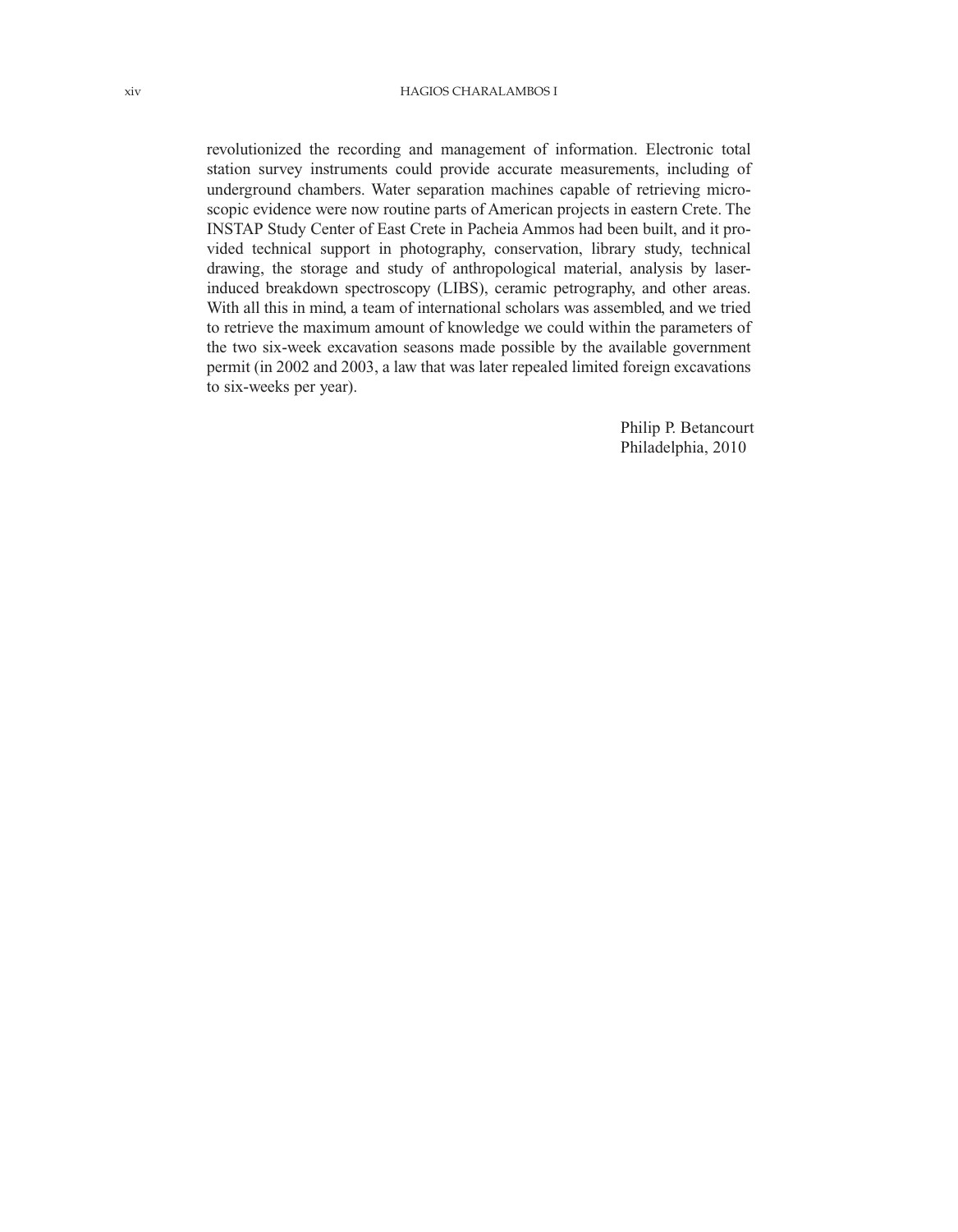

#### Acknowledgments

Excavations were conducted at Hagios Chalambos in 1976, 1982, and 1983 under the direction of Costis Davaras, in 2002 under the direction of Philip P. Betancourt and Costis Davaras, and in 2003 under the direction of Philip P. Betancourt, Costis Davaras, and Eleni Stravopodi.

The excavations of 1976 to 1983 were supported by the Greek Ministry of Culture. The Temple University Excavations of 2002 and 2003 were supported financially by the Institute for Aegean Prehistory, Temple University, the University of Pennsylvania, and private donors. Thanks are expressed to Steven Tracey, who was then Director of the American School of Classical Studies at Athens, for support and assistance with permits. Special thanks go to Vili Apostolakou, who was then Director of the 24th Ephorate, and to Alekos Nikakis, who was then the Chief Conservator for the Ephorate, for assistance of many types with this project over the course of several years.

Valuable support was given by the staff members of the INSTAP Study Center for East Crete: Thomas M. Brogan, Director; Elizabeth B. Shank, Administrative Coordinator; Eleanor J. Huffman, Assistant to the Director; Stephania N. Chlouveraki, Chief Conservator; Michel Roggenbucke and Kathy Hall, Senior Conservators; Étienne Baxter, Conservator; Erietta Attali (2002) and Chronis Papanikolopoulos (2003), Chief Photographers; Doug Faulmann, Chief Artist; Eleni Nodarou, Ceramic Petrographer; Georgos Serepetsis, Maintenance; and Maria R. Koinakis, Custodian.

The representative from the Palaeoanthropology and Speliology Ephorate in 2002 was Eleni Stravopodi, and Angeliki Kaznesi was the representative in 2003.

In addition to the co-directors and the personnel from the INSTAP Study Center mentioned above, the following persons were members of the Hagios Charalambos team (years of membership are listed after each name): James D. Muhly, field director and metallurgy specialist (2002–2009); Albert Leonard Jr., field director (2002, 2003);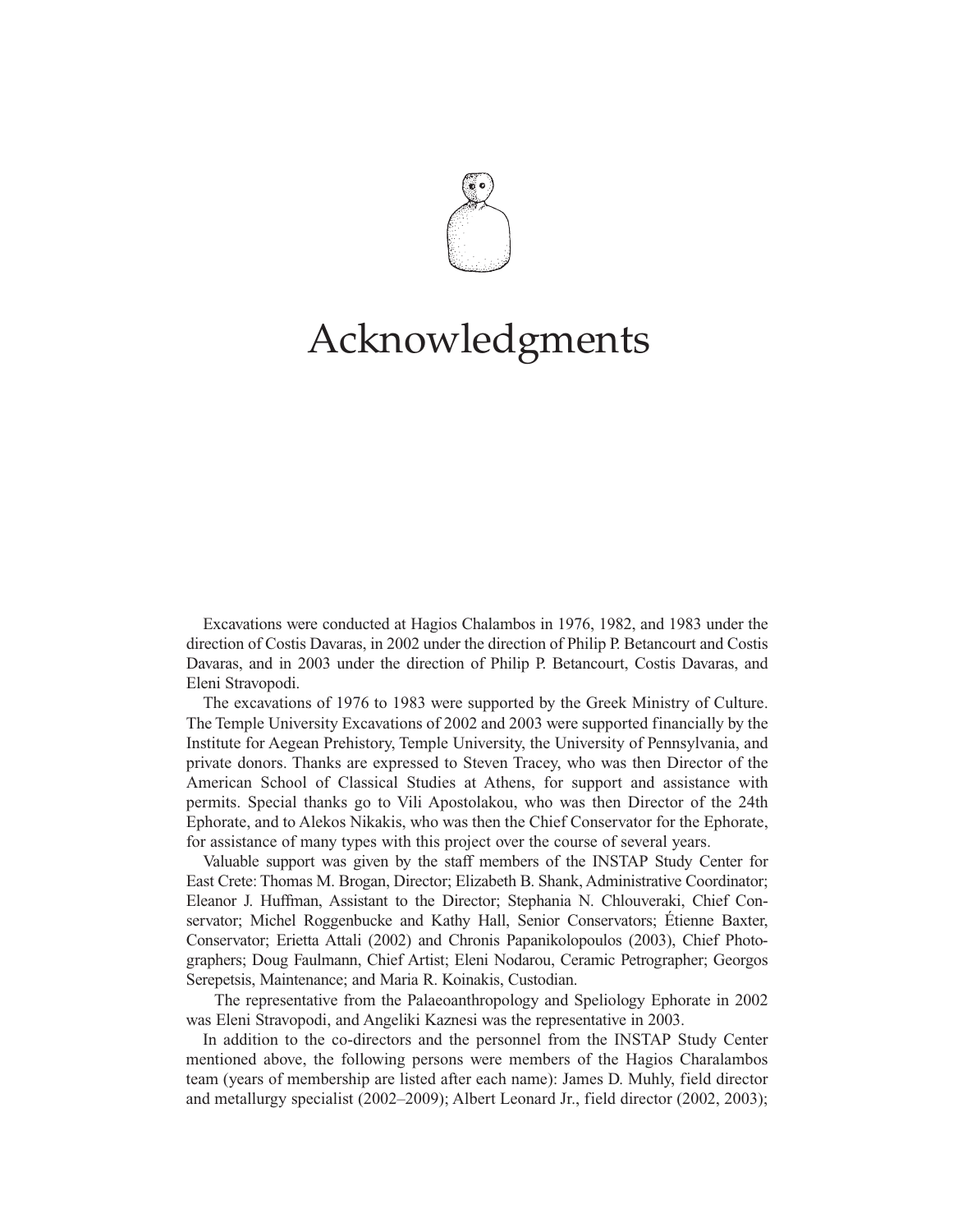Mary A. Betancourt, registrar (2002–2009); Mary H. Leonard, assistant registrar (2002, 2003); Photeini J.P. McGeorge, physical anthropologist (2002–2009); Alekos Nikakis, conservator and technitis (2002, 2003, 2005); Stephania N. Chlouveraki, conservator (2002–2005); Maria Giannakaki, conservation intern (2002, 2003); Linda Meiberg, assistant to the conservator (2002); Susan Nalezyty, computer specialist (2002); Andrew Koh, instrument survey team supervisor (2002); Tamryn L. McDermott, instrument survey team member (2002); Gayla M. Weng, trench supervisor, assistant to the photographer, residue sorting, and assistant pottery specialist (2002–2005); Antonia Stamos, trench supervisor (2002); Susan C. Ferrence, trench supervisor and pottery specialist (2002–2009); Louise C. Langford-Verstegen, trench supervisor, instrument survey team member, and pottery specialist (2002–2009); Maria Tsiboukaki, assistant trench supervisor (2002, 2003); Alison Cox, palaeobotanist (2002); Panagiotis Karkanas, geologist (2002, 2003); Jane Hickman, assistant to the physical anthropologist (2003–2006); Michael Furlong, assistant to the physical anthropologist (2003, 2004); Alexis Boutin, assistant to the physical anthropologist (2003); Étienne Baxter, assistant to the physical anthropologist and conservator (2003–2006); Tanya J. McCullough, trench supervisor, residue sorting, and pottery assistant (2003, 2004); David S. Reese, faunal remains specialist (2004, 2006–2009); Heidi M.C. Dierckx, stone tools specialist (2004, 2005); Michael Ionakis, conservator (2005); Judith Papit, assistant pottery specialist (2005).

Thanks are expressed to many other individuals for help with this project. The authors are grateful to Walter Müller and Ingo Pini and the Corpus of Minoan and Mycenaean Seals, in Marburg, founded by Frederich Matz, for photographs and drawings of the seals excavated between 1976 and 1983.

All the members of the team would like to thank: Costas and Galatia Manussakis, our hosts at the Hotel Dionysos in Magoulas; Manolis Yerakakis, our host at the Hotel Zeus in Psychro; and all of our many friends in Lasithi for their wonderful hospitality during the years of excavation; and Yannis, Aristidis, and Maria Chalkiadakis, our hosts at the Hotel Tholos Beach in Kavousi, for their hospitality during the study seasons.